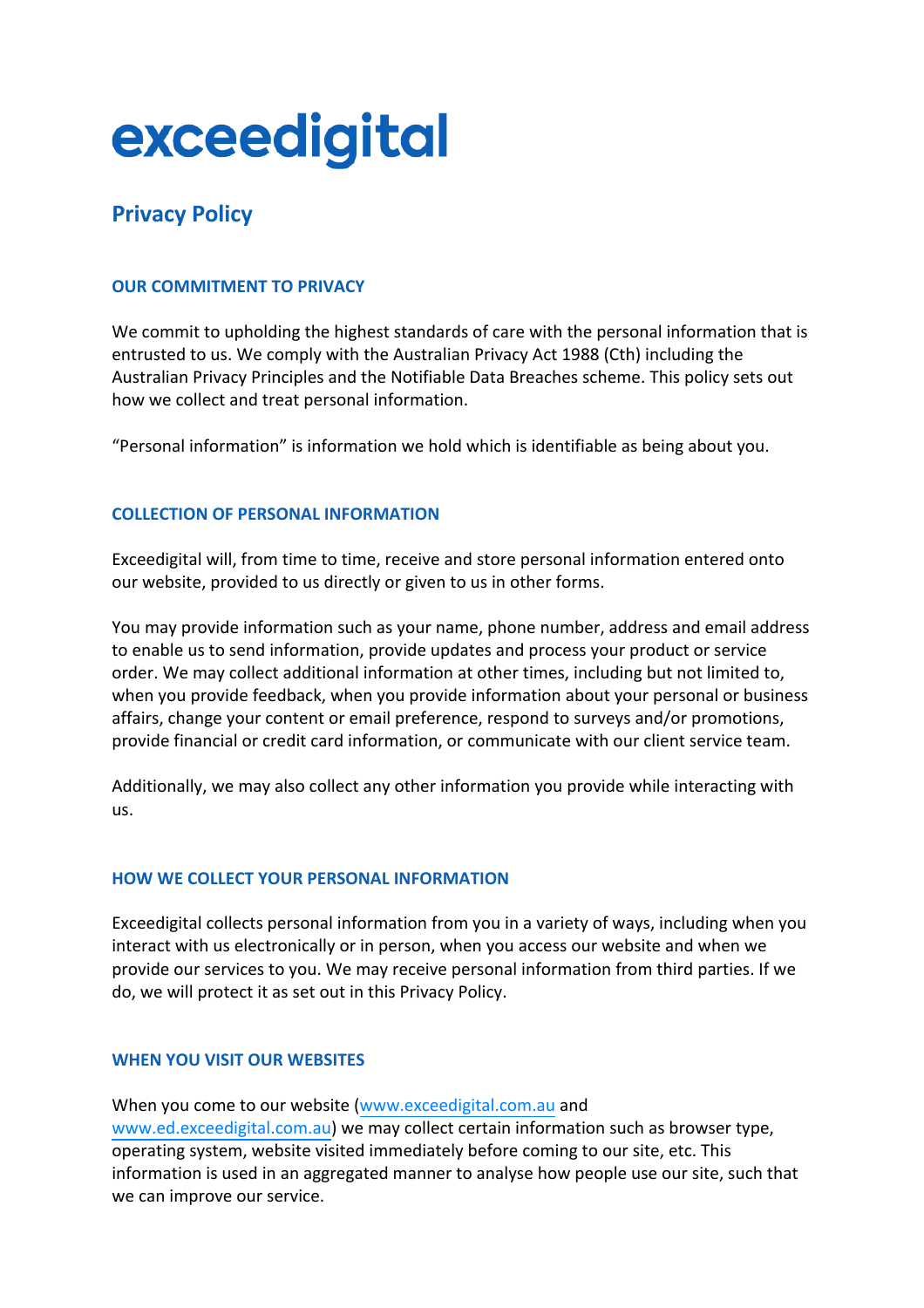#### **COOKIES**

We may from time to time use cookies on our website. Cookies are very small files which a website uses to identify you when you come back to the site and to store details about your use of the site. Cookies are not malicious programs that access or damage your computer. Most web browsers automatically accept cookies, but you can choose to reject cookies by changing your browser settings. However, this may prevent you from taking full advantage of our website. Our website may from time to time use cookies to analyse website traffic and help us provide a better website visitor experience. In addition, cookies may be used to serve relevant ads to website visitors through third party services.

#### **CLIENT-PROVIDED PERSONAL INFORMATION**

In the course of providing services or products, our clients may provide us with personal information including, but not limited to: name and address details, email addresses, mobile numbers, bank account details and any other relevant information required.

We do seek client assurances that all such personal information has been collected lawfully and in compliance with Australian Privacy Act and that all required consents have been obtained for, and disclosure statements made in respect of, the intended use of that personal information. Exceedigital will not be responsible for, and accepts no liability in respect of, any failure by a client to do so.

We may also collect some information that is not personal information because it does not identify you or anyone else. For example, we may collect anonymous data or aggregated information about how users use our websites. We do not re-identify this information to turn it into personal information. Where Exceedigital is collecting data this will be done ensuring Exceedigital is compliant at all times with Australian Privacy Act.

We rarely receive physical customer information and where it is received, we convert the information to an electronic form and either return the document to the client or securely destroy the document – depending on the client requirements.

#### **THIRD PARTY SITES**

Our website may have links to other websites not owned or controlled by us. These links are meant for your convenience only. Links to third party websites do not constitute sponsorship or endorsement or approval of these websites. Please be aware that Exceedigital is not responsible for the privacy practices of other such websites. We encourage our users to be aware, when they leave our website, to read the privacy statements of each and every website that collects personal identifiable information.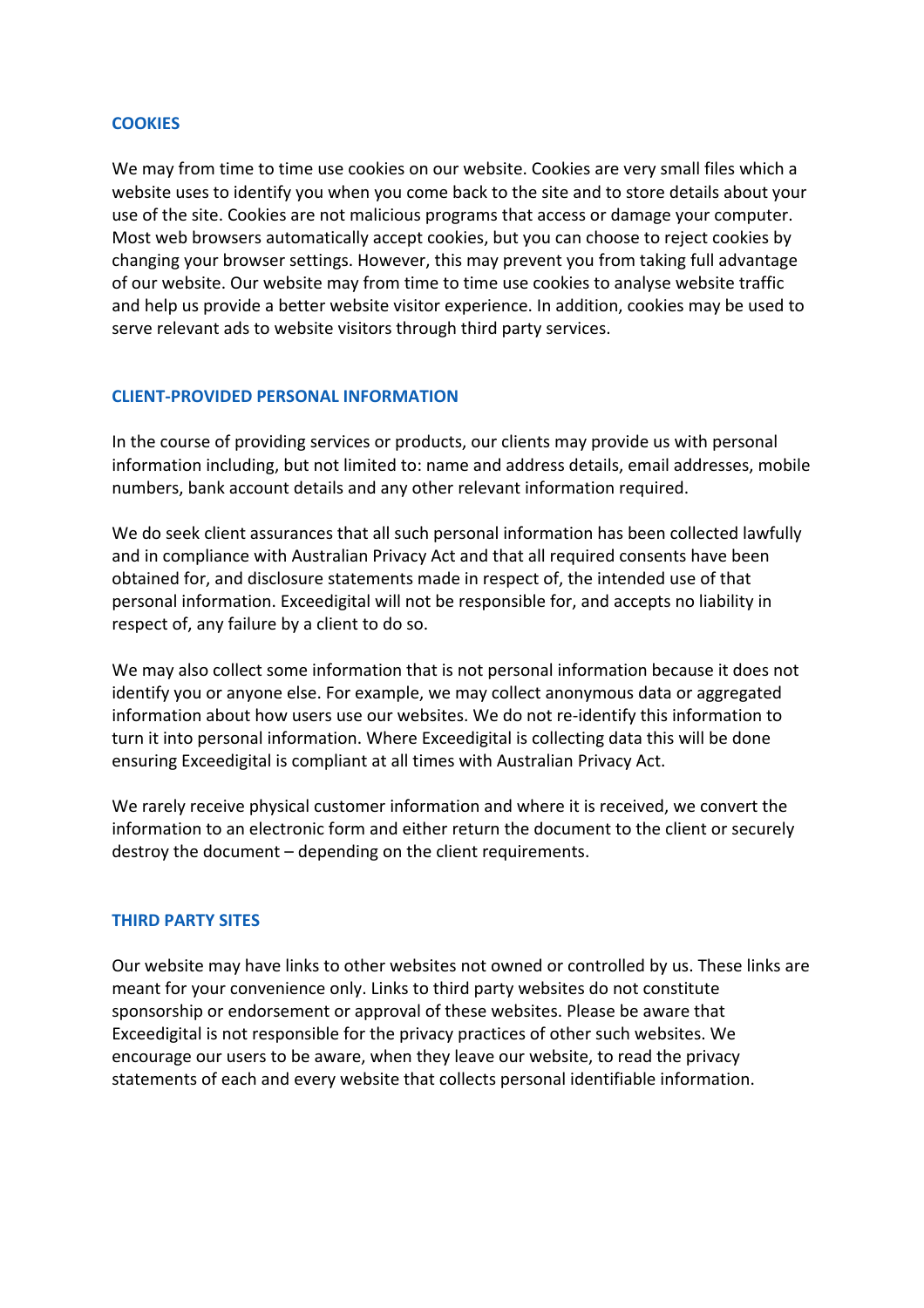#### **USE OF YOUR PERSONAL INFORMATION**

Exceedigital may use personal information for the purpose of providing personalised marketing services and performing business functions on behalf of ourselves and our clients. Examples include:

- Provide products and services
- Send communications requested by you and/or our clients
- Make you aware of new and additional products, services and opportunities available to you
- Improve our products and services and better understand your needs
- Update our records and keep your contact details up to date
- Provide access to secure areas of websites
- Receive and respond to any complaint made by you

Exceedigital may contact you by a variety of measures including, but not limited to telephone, email, SMS or mail.

#### **DISCLOSURE OF YOUR PERSONAL INFORMATION**

We may disclose your personal information to any of our employees, officers, insurers, professional advisers, agents, suppliers or subcontractors insofar as reasonably necessary for the purposes set out in this Policy. Personal information is only supplied to a third party when it is required for the delivery of our services.

We may from time to time need to disclose personal information to comply with a legal requirement, such as a law, regulation, court order, subpoena, warrant, in the course of a legal proceeding or in response to a law enforcement agency request. We may also use your personal information to protect the copyright, trademarks, legal rights, property or safety of Exceedigital, its customers or third parties.

If there is a change of control in our business or a sale or transfer of business assets, we reserve the right to transfer, to the extent permissible at law, our user databases, together with any personal information and non-personal information contained in those databases. This information may be disclosed to a potential purchaser under an agreement to maintain confidentiality. We would seek to only disclose information in good faith and where required by any of the above circumstances.

By providing us with personal information, you consent to the terms of this Privacy Policy and the types of disclosure covered by this Policy. Where we disclose your personal information to third parties, we will require that the third party follow this Policy regarding handling your personal information.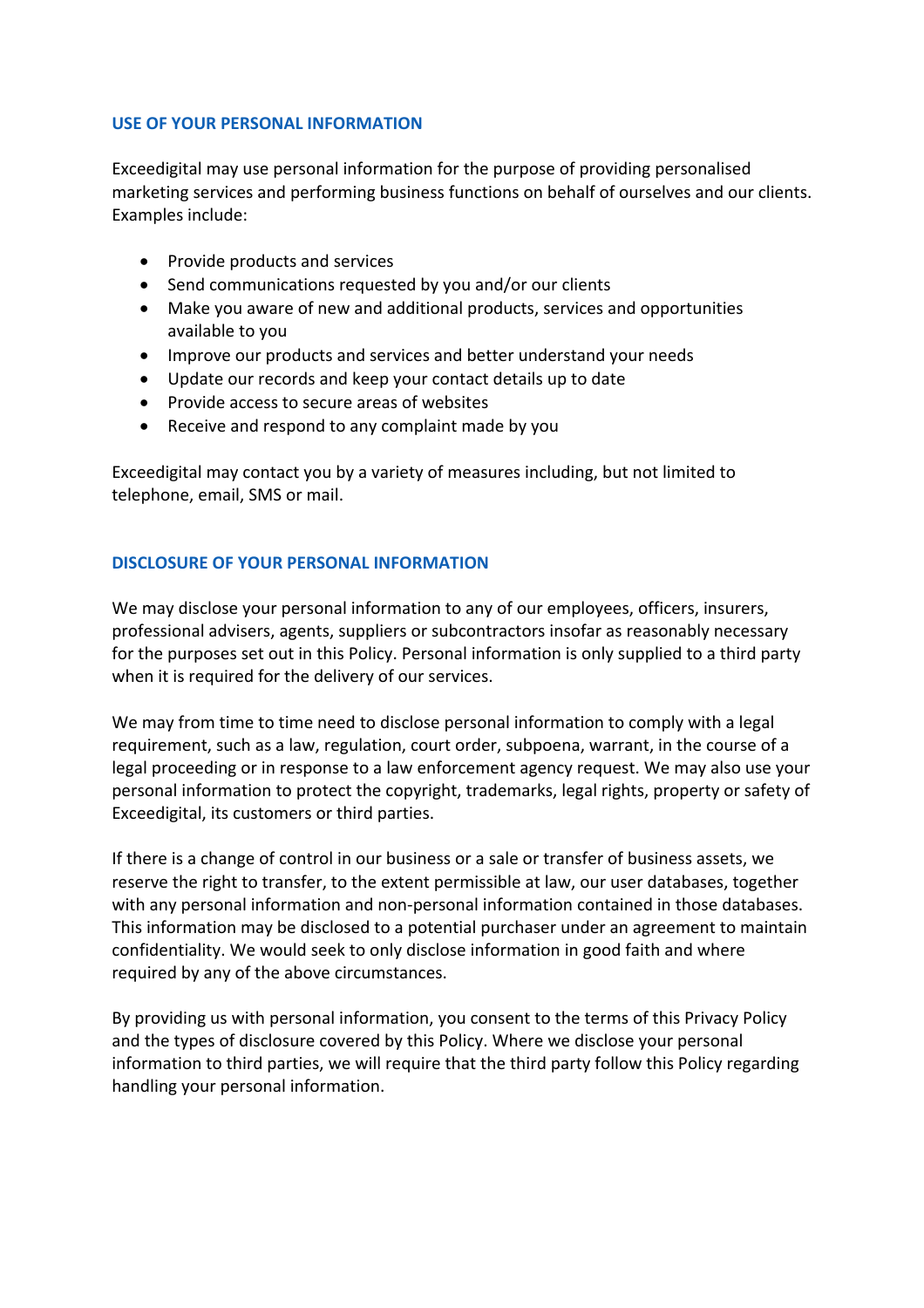#### **OVERSEAS DISCLOSURE**

Information that we collect may from time to time be stored, processed in or transferred between parties located in countries outside of Australia. Prior to establishing a relationship with an offshore supplier, we confirm their data security arrangements to protect the information, confirm measures are in place to restrict the use to which they can put the information and require their acknowledgement and compliance with the requirements of Australian privacy laws. We will not use overseas suppliers without the concurrence of our client.

#### **OUR COMMITMENT TO DATA SECURITY**

Exceedigital is committed to ensuring that the information you provide to us is secure. In order to prevent unauthorised access or disclosure, we have put in place suitable physical, electronic and managerial procedures to safeguard and secure information and protect it from misuse, interference, loss and unauthorised access, modification and disclosure.

Personal information is held in secure electronic databases. We use a range of security processes to protect the confidentiality and security of personal information that we hold including limiting access to certain parts of our computer systems to the necessary authorised personnel. After we have completed the required functions on behalf of our clients, data is backed up into secure archive files with access restricted to our authorised personnel.

We cannot guarantee the security of any information that you transmit to us, or receive from us. The transmission and exchange of information is carried out at your own risk. Although we take measures to safeguard against unauthorised disclosures of information, we cannot assure you that personal information that we collect will not be disclosed in a manner that is inconsistent with this Privacy Policy.

# **YOUR DATA PROTECTION RIGHTS UNDER GENERAL DATA PROTECTION REGULATION (GDPR) – RESIDENTS OF EUROPE ONLY**

If you are a resident of the European Economic Area (EEA), you have certain data protection rights. Exceedigital aims to take reasonable steps to allow you to correct, amend, delete, or limit the use of your Personal Data.

If you wish to be informed what Personal Data we hold about you and if you want it to be removed from our systems, please contact us.

In certain circumstances, you have the following data protection rights:

- The right to access, update or to delete the information we have of yours.
- The right of rectification. You have the right to have your information rectified if that information is inaccurate or incomplete.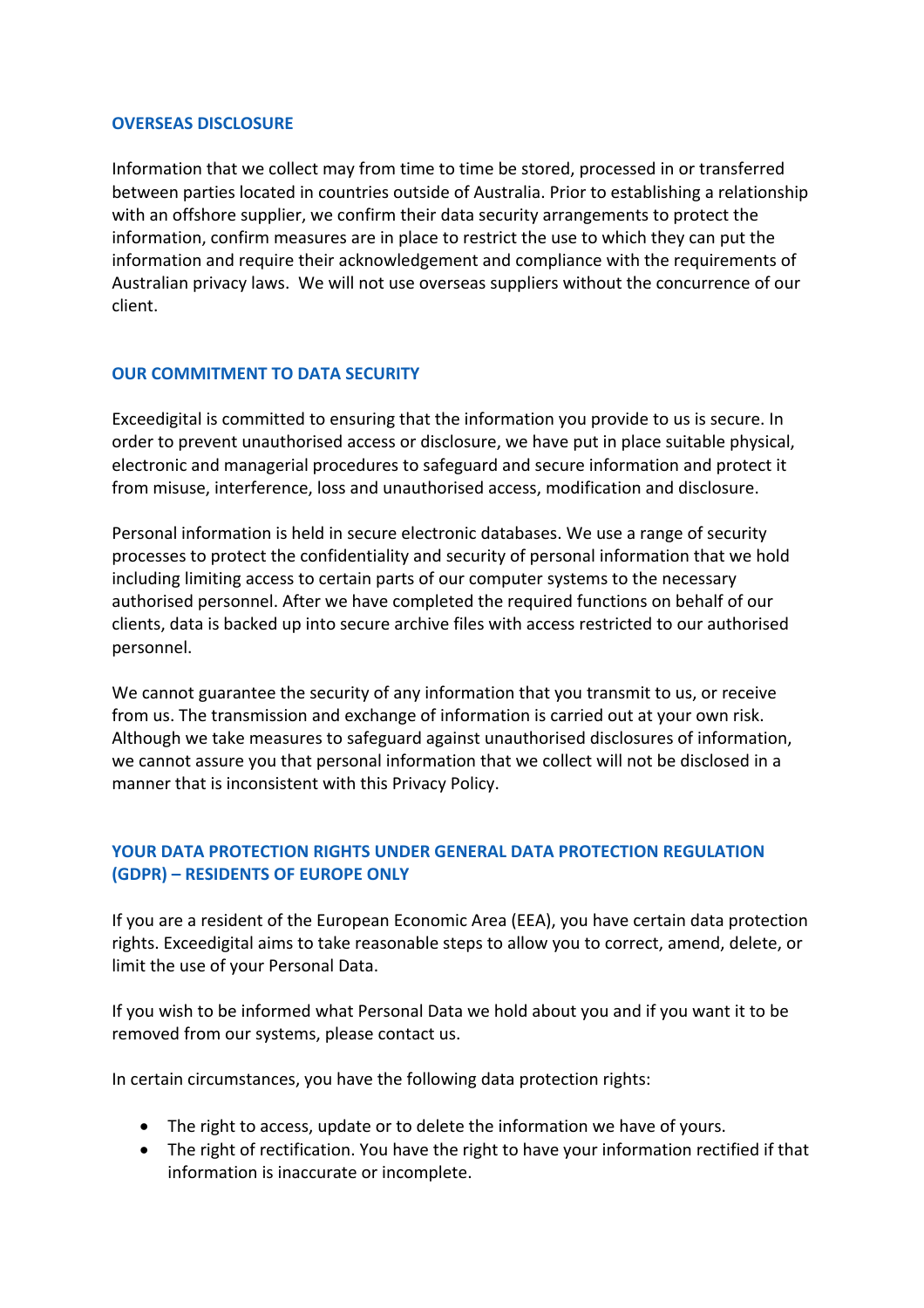- The right to object. You have the right to object to our processing of your Personal Data.
- The right of restriction. You have the right to request that we restrict the processing of your personal information.
- The right to data portability. You have the right to be provided with a copy of the information we have on you in a structured, machine-readable and commonly used format.
- The right to withdraw consent. You also have the right to withdraw your consent at any time where Exceedigital relied on your consent to process your personal information.

Please note that we may ask you to verify your identity before responding to such requests.

You have the right to complain to a Data Protection Authority about our collection and use of your Personal Data. For more information, please contact your local data protection authority in the European Economic Area (EEA).

#### **ACCESS TO YOUR PERSONAL INFORMATION**

You may request details of personal information that we hold about you in accordance with the provisions of the Privacy Act 1988 (Cth). If you would like a copy of the information, which we hold about you or believe that any information we hold on you is inaccurate, out of date, incomplete, irrelevant or misleading, please email us at privacy@exceedigital.com.au

You may also contact us at:

Attention: Privacy Manager Exceedigital Shop 3, 100 Arthur Street North Sydney, NSW 2060 Phone: 02 995 5766

To ensure the integrity and safety of personal information we maintain, we will only disclose such information if our internal procedures are satisfied. Depending on the nature of your request, we may ask you to complete a personal information request form. In certain cases we may charge you a fee for this service but we will inform you at the time.

We reserve the right to refuse to provide you with information that we hold about you, in certain circumstances set out in the Privacy Act.

#### **COMPLAINTS ABOUT PRIVACY**